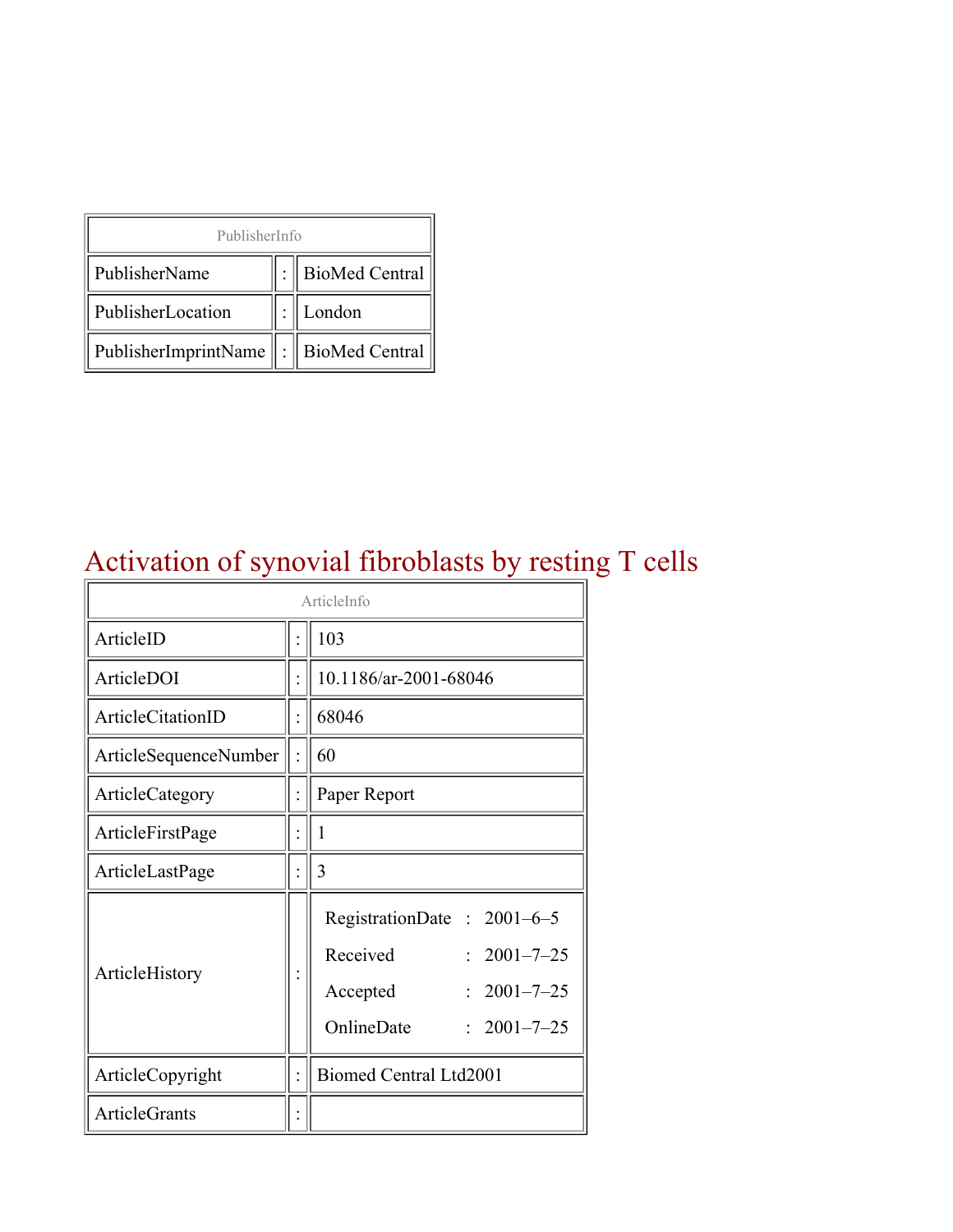ArticleContext : 130753311

#### Elena Neumann, Aff1

Aff1 University Hospital, Regensburg, Germany

#### Keywords

Fibroblast activation, resting T cells, rheumatoid arthritis, synovial fibroblasts

### Context

Many T cells in the synovial tissue of rheumatoid arthritis (RA) patients do not express characteristics of recently activated T lymphocytes (such as the high affinity interleukin [IL]-2R) but do express the lymphocyte activation markers CD69 and HLA-DR. Paradoxically, synovial T cells are also hyporesponsive to TCR/CD3 stimulation. RA synovial fibroblasts are key players in the erosion of cartilage and bone. The aim of this study was to analyze the ability of resting T cells to activate RA synovial fibroblasts in the absence of mitogens.

## Significant findings

Although no evidence for T-cell activation was found, mRNA synthesis of stromelysin, IL-6, IL-8 and other cytokines was upregulated in synovial fibroblasts.  $CD4^+$ ,  $CD8^+$ ,  $CD45RA^+$ ,  $CD45RO^+$  cells showed equal effects. A synergistic activation pattern was found when IL-17 was added to the cocultures.

### **Comments**

To date, the tissue destructive behavior of synovial fibroblasts has been thought to be mainly driven by cytokines such as tumor necrosis factor-a and IL-1b that are released from synovial macrophages. The present paper provides a potentially important novel link between resting T cells and synovial fibroblasts in that cocultures of these cells were able to stimulate the synthesis of cytokines, stromelysin